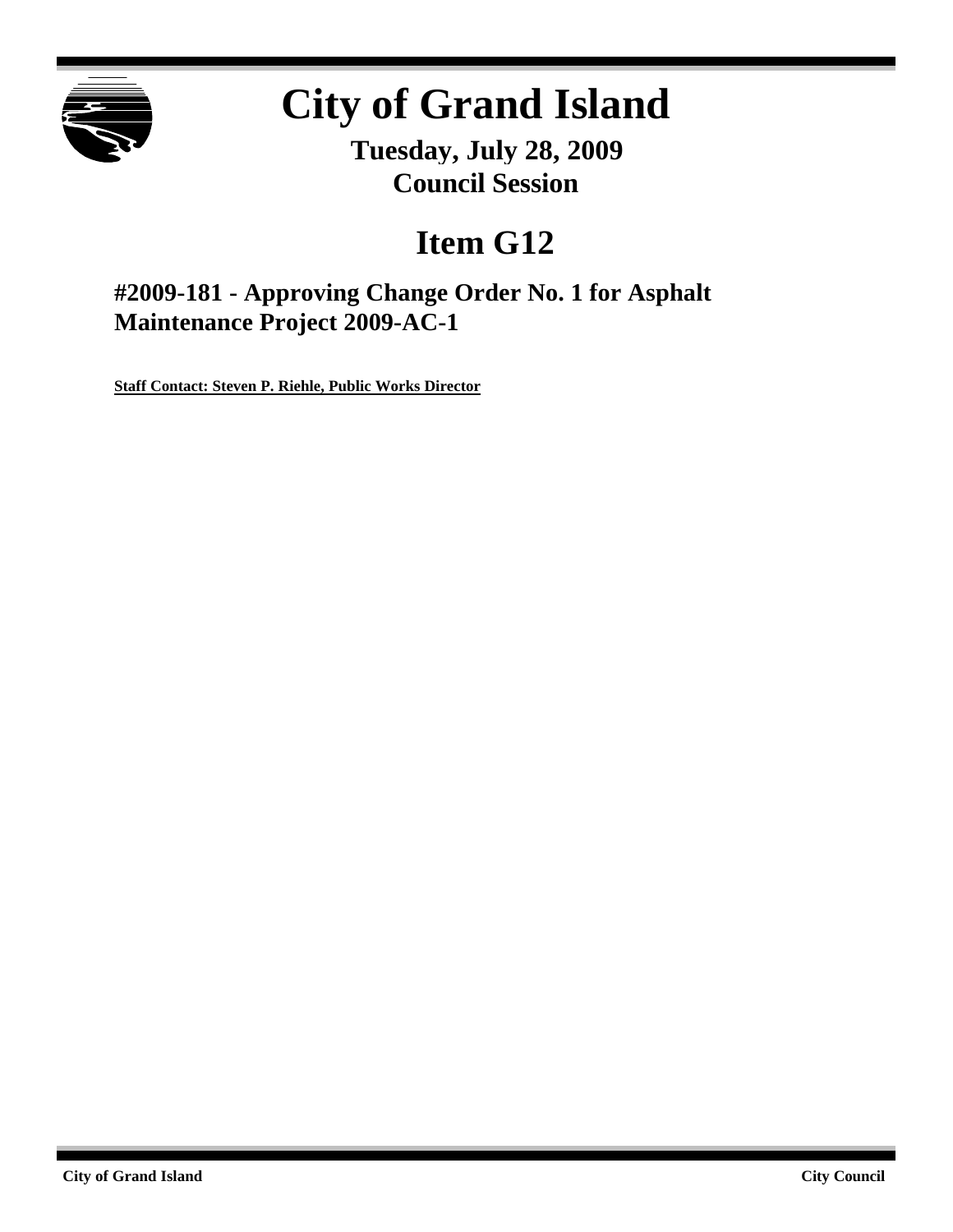# **Council Agenda Memo**

| From:           | Steven P. Riehle, Public Works Director                                   |  |
|-----------------|---------------------------------------------------------------------------|--|
| <b>Meeting:</b> | July 28, 2009                                                             |  |
| Subject:        | Approving Change Order No. 1 for Asphalt Maintenance<br>Project 2009-AC-1 |  |
| Item $\#$ 's:   | $G-12$                                                                    |  |
| $Presenter(s):$ | Steven P. Riehle, Public Works Director                                   |  |

### **Background**

J.I.L. Asphalt Paving Company of Grand Island, Nebraska was awarded a \$676,758.50 contract on March 24, 2009. The contract was for the yearly asphalt maintenance within the City.

### **Discussion**

The Streets Division of the Public Works Department is requesting to change the four blocks of asphalt overlay on 1st Street between Eddy Street & Walnut Street to be full width of the street instead of only the south lane. The south lane of this section of 1<sup>st</sup> Street is failing. The center and north lanes along this section of  $1<sup>st</sup>$  Street are not failing, but the asphalt is rutted and shoving because of the loading from heavy truck traffic. Paving the full width of this section will make for a better finished product. The cost of such additional work is \$46,939.98 as detailed on the attached change order.

The cost for the additional work will come from funds in the Contracted Concrete Repair Fund, Account No. 10033506.85351 so there will be no budgetary impact..

## **Alternatives**

It appears that the Council has the following alternatives concerning the issue at hand. The Council may:

- 1. Move to approve
- 2. Refer the issue to a Committee
- 3. Postpone the issue to future date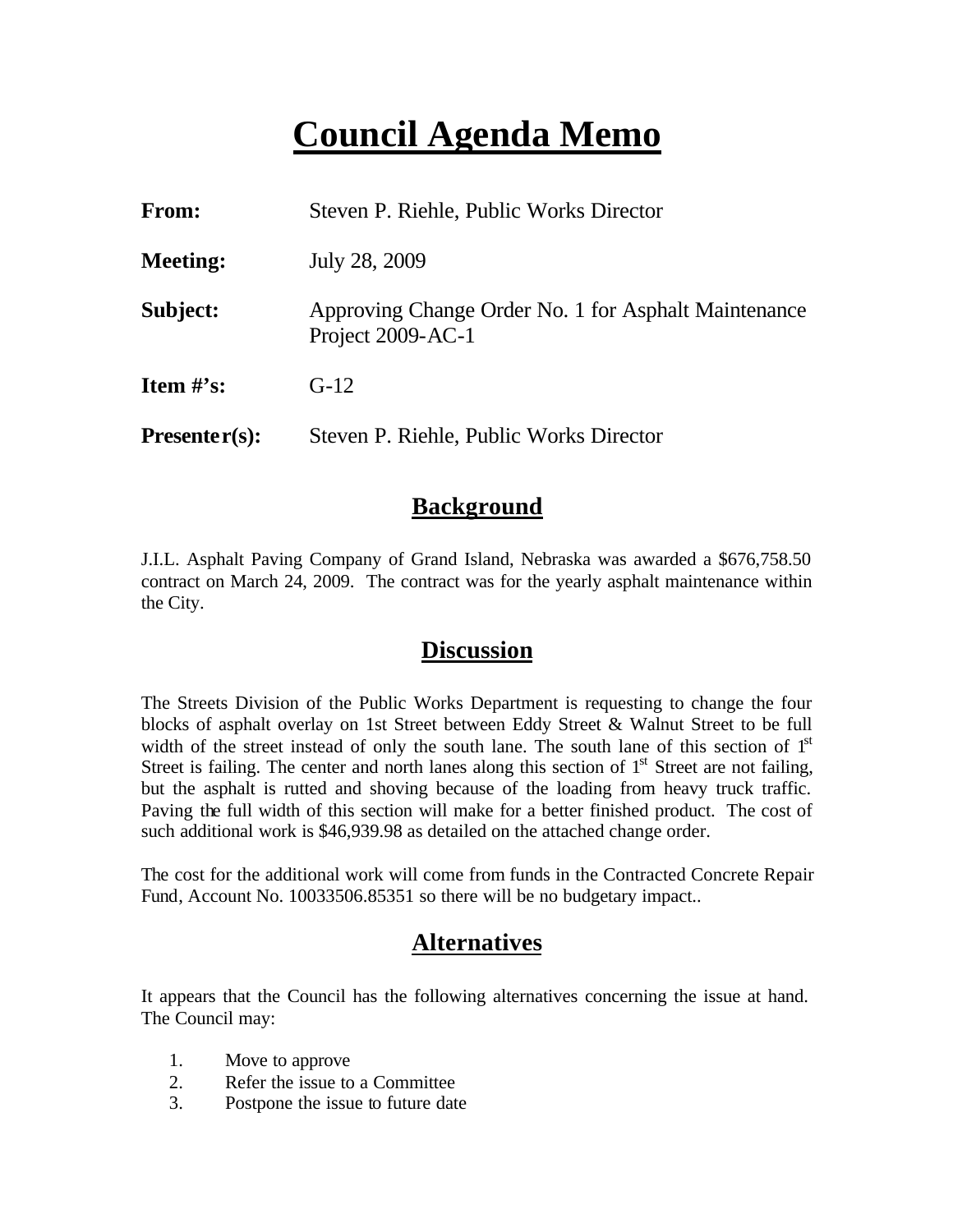4. Take no action on the issue

### **Recommendation**

Public Works Administration recommends that the Council approve Change Order No. 1 for Asphalt Maintenance Project 2009-AC-1.

## **Sample Motion**

Motion to Approve Change Order No. 1 for Asphalt Maintenance Project No. 2009-AC-1.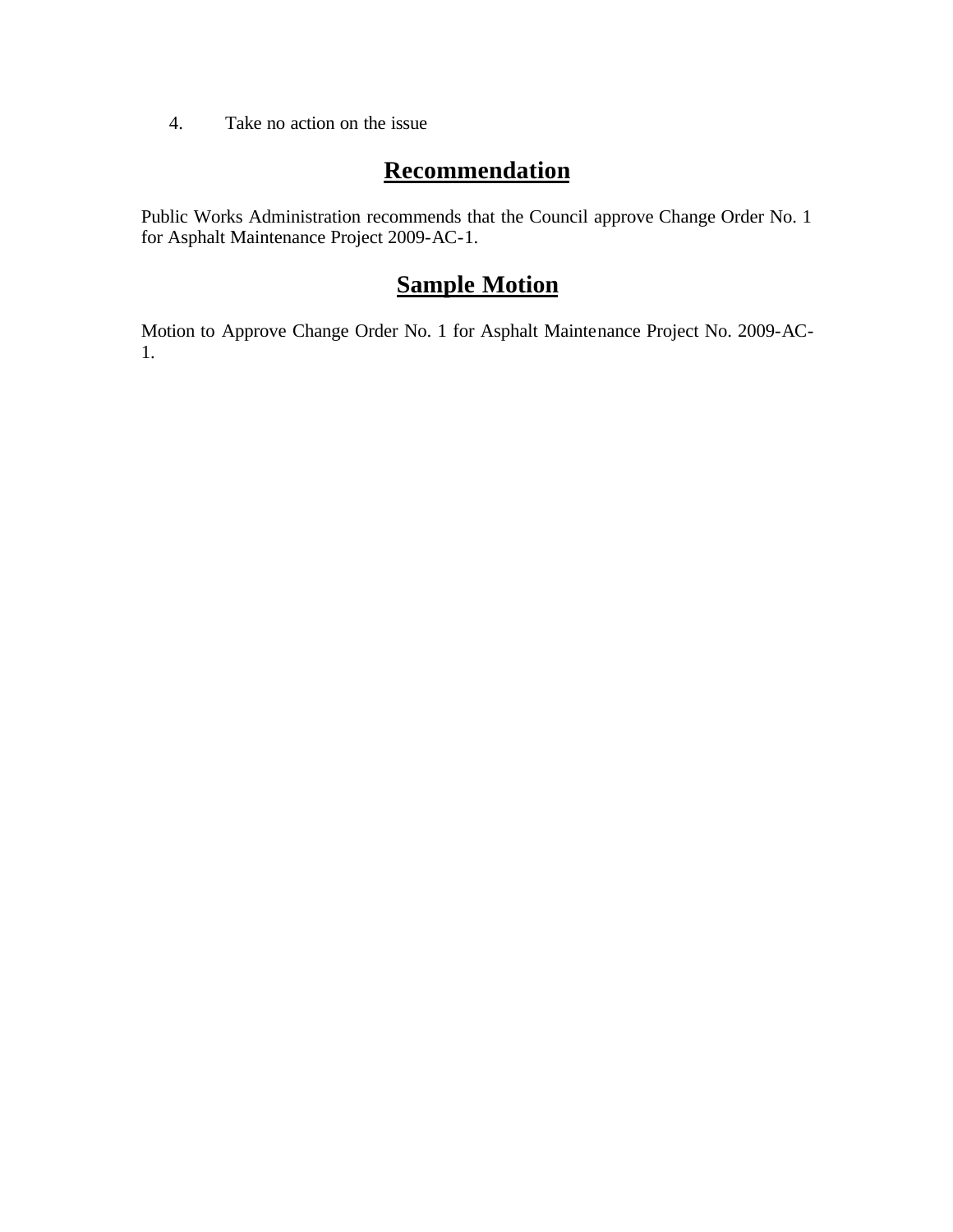## **City of Grand Island CHANGE ORDER NUMBER 1 100 East 1st Street**

**Date of Issuance: July 28, 2009** 

**PROJECT**: Asphalt Maintenance Project 2009-AC-1

**CONTRACTOR:** J.I.L. Asphalt Paving Company

#### **CONTRACT DATE:** March 24, 2009

To change the four blocks of asphalt overlay on 1st Street between Eddy Street & Walnut Street to be full width of the street instead of only the south lane. Paving the full width of this section will make for a better finished product.

| <b>TOTAL OF CHANGE ORDER NO. 1</b><br>\$46,939.98 |                       |              |             |                    |
|---------------------------------------------------|-----------------------|--------------|-------------|--------------------|
| 4.                                                | Milling               | $6,066$ s.y. | \$1.50/s.v. | \$9,099.00         |
| 3.                                                | Tack Coat             | 606 gal      | .90/gal     | \$<br>545.40       |
| 2.                                                | <b>Asphalt Cement</b> | 8,362 gal    | \$2.34/gal  | \$19,567.08        |
| $\mathbf{1}$ .                                    | Type "A" Asphalt      | 669 tons     | \$26.50/ton | \$17,728.50        |
|                                                   |                       | Quantity     | Unit Price  | <b>Total Price</b> |

The changes result in the following adjustment to the Contract Amount:

#### **Approval Recommended:**

By\_\_\_\_\_\_\_\_\_\_\_\_\_\_\_\_\_\_\_\_\_\_\_\_\_\_\_\_\_\_\_\_\_\_\_\_\_\_\_

Steven P. Riehle, Public Works Director

Date and the contract of the contract of the contract of the contract of the contract of the contract of the contract of the contract of the contract of the contract of the contract of the contract of the contract of the c

J.I.L. Asphalt Paving Company By By Contractor Margaret Hornady, Mayor

By Attest:

**The Above Change Order Accepted: Approved for the City of Grand Island:**

RaNae Edwards, City Clerk

Date **Date Date Date Date Date Date Date Date Date Date Date Date Date Date Date D**